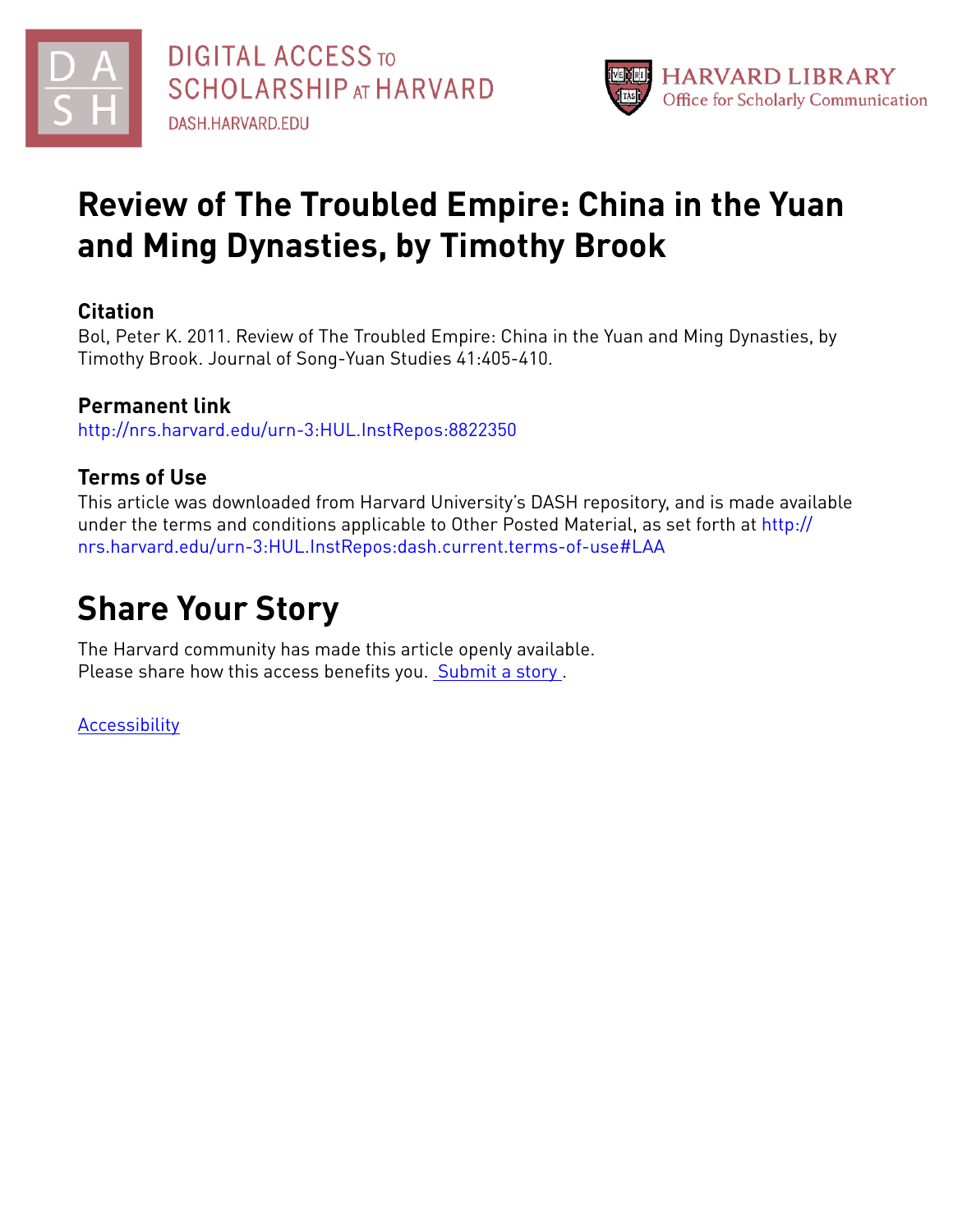Timothy Brook. *The Troubled Empire: China in the Yuan and Ming Dynasties*. Cambridge, Mass.: Harvard University Press, 2010. Pp. 336. \$35.00 (hardcover). ISBN 9780674046023.

*The Troubled Empire* is Timothy Brook's contribution to the "History of Imperial China" series, of which he is the general editor. The series successfully fills the space between one-volume textbooks of Chinese history and the multi-volume and multi-authored *Cambridge History of China* series, offering readers a single-authored interpretive history of a dynasty-based period (in the case of Mark Edward Lewis's second volume in the series, it is the period between empires, the Northern and Southern Dynasties). I am interested in how Brook accomplishes this in his volume, for it invites us to reflect on how we think about, and teach, China's history.

The Yuan functions as a mirror for the Ming and as one bookend, but the other end is not really the Manchus' Qing Empire, it is the arrival of Europeans and their global view of the world. For Brook these are related: by giving up the Mongol multi-ethnic empire in favor of a smaller state for and of the Chinese/Han population the Ming set itself on a course that militated against accepting the Europeans as sharing in the sameness of a civilized people. The Manchus ultimately followed the Yuan model of multi-ethnic empire in regards to Inner Asia and they tried unsuccessfully to follow the Ming model in coping with the Europeans on the eastern coast.

Ming was troubled in many ways—Brook's account of repeated natural disasters ("The Nine Sloughs"), the diminishing reciprocity between ruler and ministers, the contradiction between the agrarian society-based constitution of Ming and the later commercialization of that society—but it is easy enough to show how Tang, Song, Yuan, and Qing were troubled as well. The real question to my mind is whether we are helped by thinking of Ming as an empire at all, despite the legacy of imperial rhetoric that was part of rulership. The turn away from multi-ethnic empire, whether by choice or necessity, was a return to a conservative view of the civilized state as being necessarily distinct from and exclusive of pastoral and aboriginal peoples, a view articulated by Sima Guang against the expansionist frontier policy of Wang Anshi and his successors in the late eleventh and early twelfth century and continued in Southern Song by Zhu Xi, Ye Shi, and others. When in 1487 Qiu Jun 丘浚presented *Daxue yanyi bu* 大學衍義補 (*The Supplement to the Elaboration of Meaning of the Great Learning*), he drew at length on both Song literati writings and Ming Taizu's own views in arguing for keeping *Zhong guo* and foreign states separate, and against trying to "make all under heaven one family."1 Ming's responsibility was for *Zhong guo*, which had its origins in antiquity. Zhu Xi, Qiu asserted, had set out the basic principle: "*Hua xia* is the land of the Central Country civilization (Huaxia Zhong guo wenming zhi di ye 華夏中國 文明之地也)."2 Ming was sandwiched temporally between two great multi-ethnic empires and in coping with the European states it confronted something harder to make sense of: economic and cultural expansion tied to state sovereignty in a multi-state world. And yet, as Brook shows in his marvelous discussions of cartography, the evidence that Ming was one state in a multi-state world was cartographically visible well before Ricci arrived with his round-earth map, $3$  and in

 <sup>1</sup> Qiu Jun 丘浚, *Da xue yanyi bu* 大学衍义补, ed. Zhou Jifu 周济夫 (Beijing: Jing hua chubanshe , 1999), chaps. 143-56, "Controlling the Yi di."<br><sup>2</sup> Ibid., 143.1236. I have not located the passage in Zhu Xi's works.

<sup>&</sup>lt;sup>3</sup> The Ming founder's view of the world extended into the Pacific Ocean and across Eurasia to the Atlantic, as we know from a giant map (386 cm. x 486 cm) from 1389. Although the cartouches are in Manchu, the case for early Ming is strong. See Cao Wanru 曹婉如 et al., eds., *Zhongguo gudai ditu ji* 中國古代地圖集, vol. II, pls. 1-5.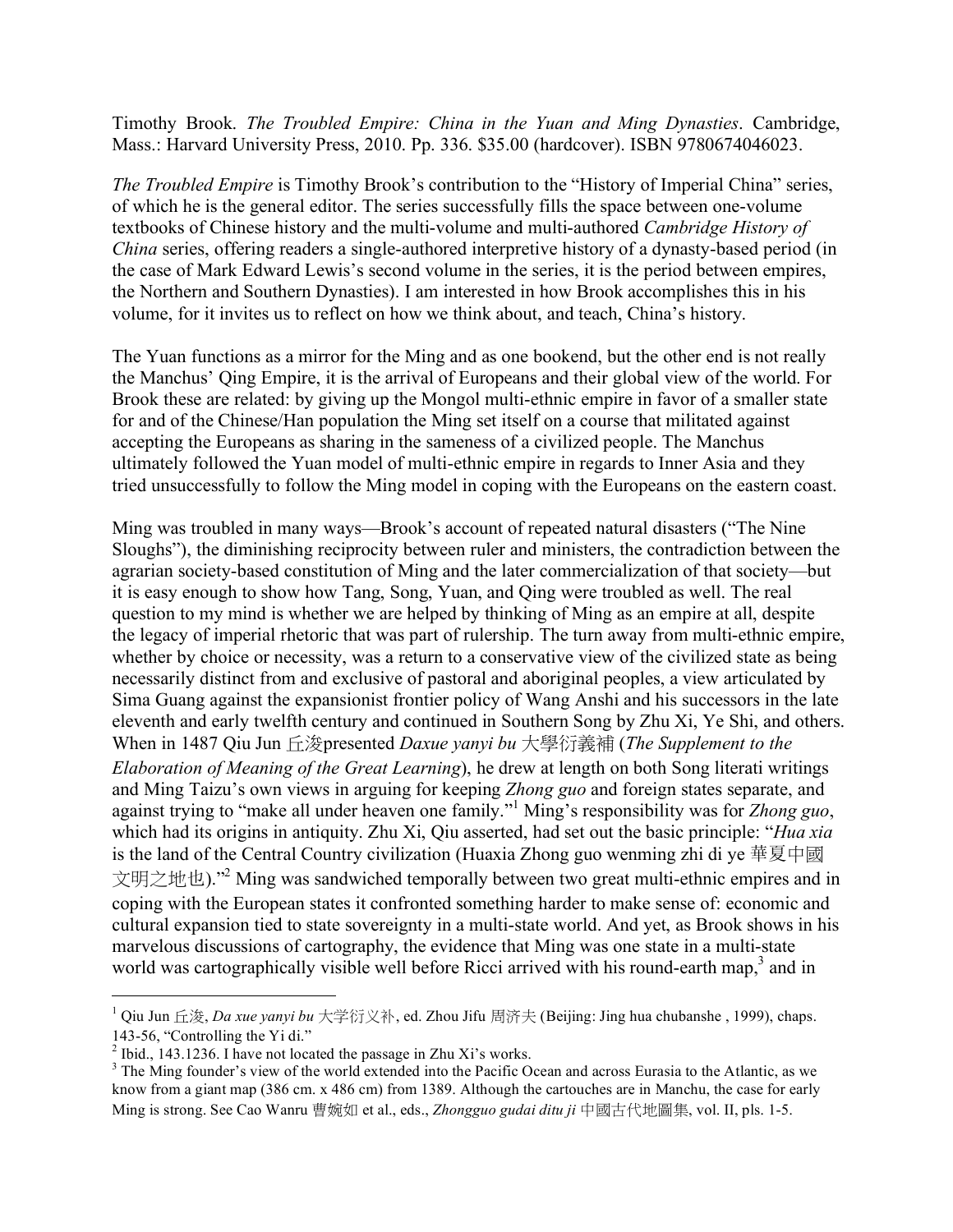his fine chapter on the South China Sea and the tensions between tribute and trade he shows that it was economically visible as well. But during the Ming the evidence at hand did not result in a widely-accepted retheorization of the imperial model. It did not in Europe at first either: Thomas Hobbes (1588-1679) was still arguing against the divine right of kings based on their descent from Adam in proposing a new definition of sovereignty in *The Leviathan*. His younger contemporary Huang Zongxi (1610-1695) did offer a well thought through alternative in *Mingyi daifang lu* 明夷待訪錄 **(***Waiting for the Dawn***)** after the Ming collapse, but in vain.

Locating the Great State of Ming in a larger view space and time is one of the ways Brook goes about the task of writing this volume. Space and time also guide his account of what was taking place within Ming borders. Combining space and time brings together the different disciplinary interests of geography and history and of the map and the chronology as, respectively, their most basic tools. This is challenging because geography is weak on change over time, and thus tends to rest content with variation through space at a given moment, whereas history underplays variation through space, and thus tends to fall back on a narrative of central government politics. In representing spatial variation and temporal change cartographers and narrators have to decide on scale—is the most illuminating level of spatial granularity the county, the prefecture, the province? Should we periodize by major events, by reign periods, or some other temporal division?

Brook's "Scale" chapter is about space, more precisely about how the unifying state dealt with a large, diverse territory and the population that was distributed across it (through communications systems, field administration, etc.) and the ways in which regional diversity informed political consciousness (e.g. the north/south division). Brook is somewhat unusual in the attention he has given to geography and spatial knowledge in China's history, but all historians might ask how they would write such a chapter for their own periods. "The Nine Sloughs" shows how natural disasters (cold spells, droughts, floods, epidemics, etc.) may be used to punctuate history.

It is possible to analyze space and time from a perspective that treats the political as a secondorder phenomenon. Adopting the physiographic perspective in the "Tribute of Yu" chapter of the *Documents* and G. William Skinner's physiographic macroregions we can conceive of Ming territory as composed of distinct regions, which were unequally developed and unequally represented in government, but which by virtue of their internal physical landscapes had an internal coherence. Physiographic macroregions are autonomous, although they have obvious implications for the development of cores and peripheries (i.e. socioeconomic macroregions) over time; they provide us with a means of thinking about space from the bottom up. We can then see the organization of field administration and the communication system as temporallyspecific political responses to this landscape rather than creators of it. Are provinces an expression of a divide-and-conquer strategy or a rational territorial division aimed at maximizing the regional good? From this perspective natural disasters have their consequences most directly for those living within regional systems, and changes in regional economies have consequences for ability of local elites to pursue their transregional interests. However, from a central political perspective it may well be that disasters of similar magnitude that affect different regions are in some sense equal: they are alike in depriving the state of revenue and they create refugee crises and relief costs that effect many levels of government. It is hard to think geographically and politically-historically at the same time. (A GIS file of Skinner's physiographic macroregions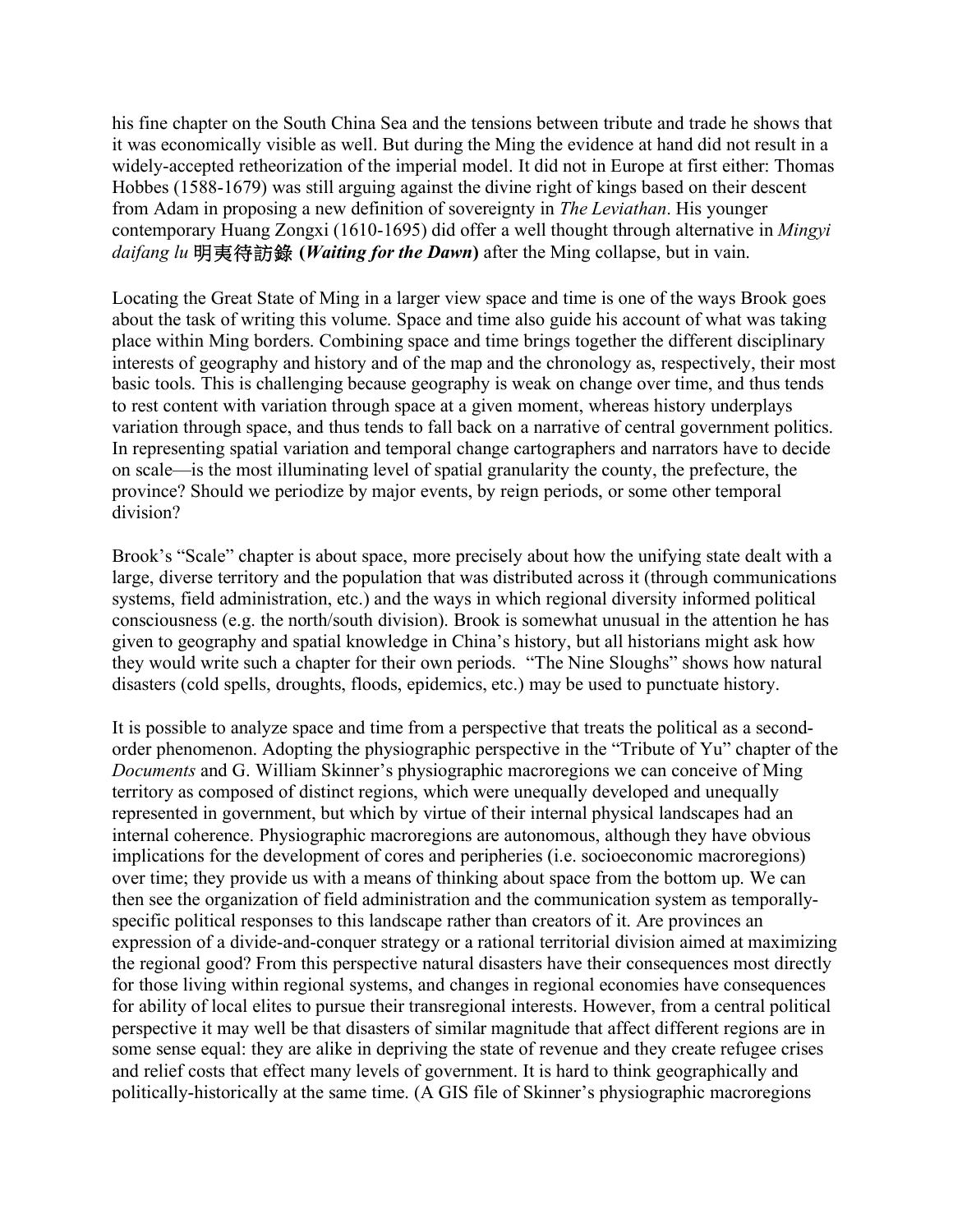can be downloaded from the China Historical GIS website; they are also viewable together with many other historical datalayers from "ChinaMap" at http://ec2-184-73-229-41.compute-1.amazonaws.com/chinamap/ at this writing and will be discoverable in the future as a webproduct of Harvard's Center for Geographic Analysis).

It is inevitable I suspect that a periodization by dynasty encourages a political perspective. Dynasties succeed to the extent their policies respond adequately enough to the contexts in which they are founded and? establish a constitution that enables the political order to weather exogenous shocks from nature, invasion, and rebellion and the evolving consequences of their own institutional choices. Sima Guang held that a dynasty could last a thousand years with correct institutional management, and Brook cites officials who similarly thought that the state of society depended primarily on good administration. I do not think that Brook wants to be a captive of the political perspective, he is too much of a materialist for that, as his chapters on family, beliefs, and the "Business of Things" attest. Every single dynasty in China's history did collapse, of course, but the confluence of circumstances that overwhelmed the institutional order was arguably unique in each case. But perhaps we should give more thought to the uncertainty of the founding, the time when it was still unclear that the new order would gain true purchase on the often chaotic situation it addressed and would reshape it.

There were important differences between Mongol and Ming rulership, a theme Brook explores in "Khan and Emperor," but Zhu Yuanzhang and his ministers were also making choices about how they wanted to transform the social order. The narrative arc of Ming history, found in this work and much of Chinese and Japanese scholarship, is a story that begins with an autocratic agrarian state supported by a command economy and ends with a strong society supported by commercial expansion and a state that is trying to catch up. For Brook this is a time when "the economy of the Ming was cumulatively more prosperous than at any earlier time in Chinese history" (p. 128). Was the beginning of this story the result of politics, and thus choices made, or of making do given the world of the fourteenth century? Granting the prosperity of late Ming relative to early Ming, how can we demonstrate that late Ming was more prosperous (I am not sure what the qualification "cumulatively" implies) than any earlier period without first agreeing on the size of the population? And even then would this be true for all regions? Do we generalize from Las Cortes, who found the common people to be very poor in the far south (p. 128), or Fu Yiling and Evelyn Rawski who argued that prosperity trickled down in Jiangnan?

The chapter "Economy and Ecology" makes the argument, based on Yuan and early Ming population figures and grain tax receipts that the Ming doubled tax collection. The conclusion rests on the assumption that the grain tax occupied the same place in the Yuan and Ming fiscs. But the prosperity of southeastern China in Yuan continued to be driven by commerce, as it had been in Song when the grain tax occupied the lowest proportion of state revenues in all of later imperial history, and Yuan knew how to tax commerce. The commercial core was badly hurt by the late Yuan civil wars but there were still enough well-to-do families that Zhu Yuanzhang thought he could move them to poorer places where they would provide the backbone of the Village Tithing and Tax Captain system. Taken together with the other social policies of the Ming founding which, in my view, legislated self-supervising moral communities of farmers in the countryside, we see a conservative choice for social stability at the expense of the higher social (and political) risks that would come with supporting the revival of commerce in one